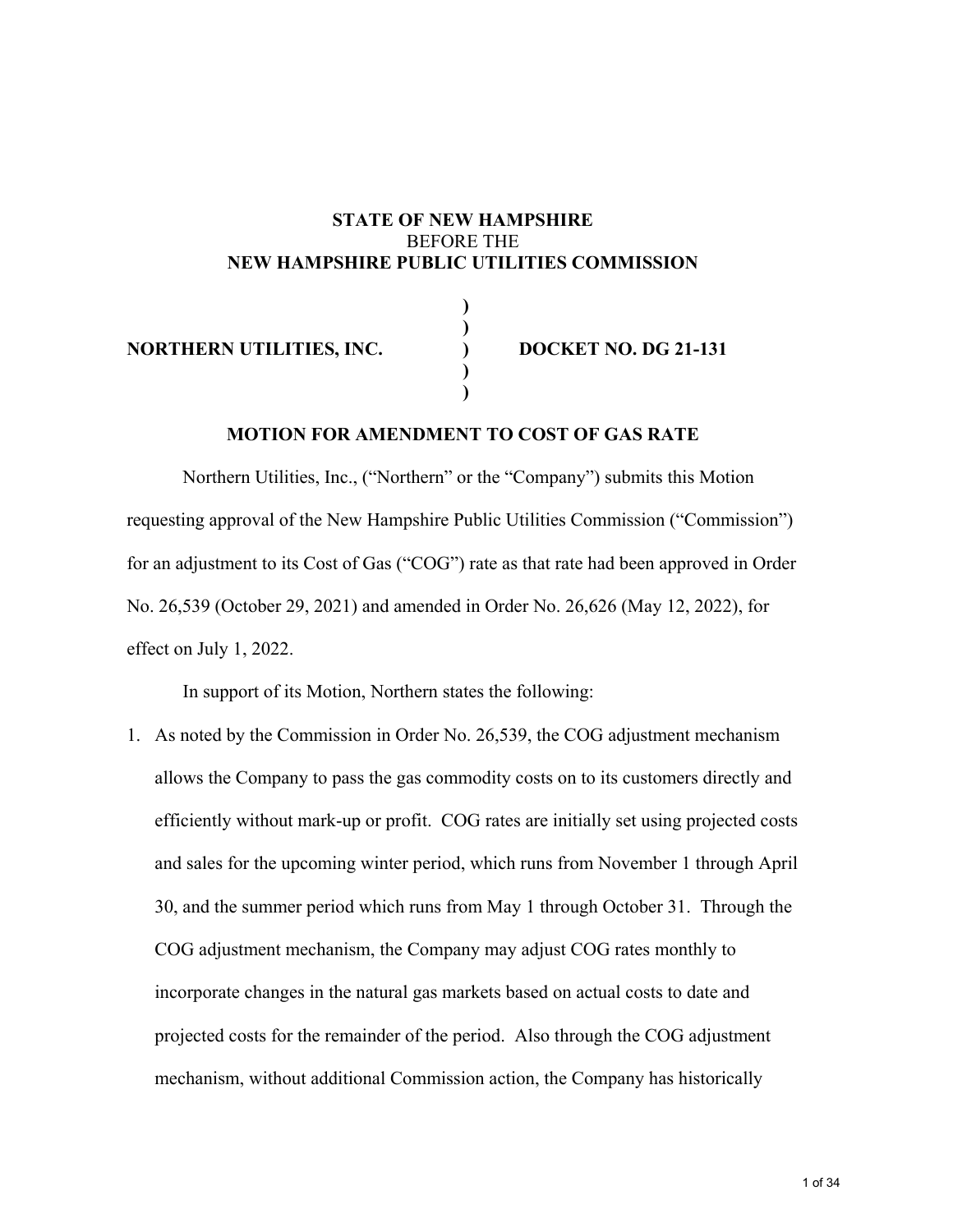been permitted to increase the COG rates by up to 25 percent above the initially approved rate, and to decrease the COG rate as far as necessary.

- 2. On September 17, 2021, Northern submitted a winter 2021/2022 and summer 2022 COG filing outlining its proposed COG for the winter and summer periods. Also, on October 11, 2021, the Company filed the supplemental testimony of Francis Wells regarding recent price volatility and the Company's actions in response. The proposed rates were approved as filed in Order No. 26,539. At the time of Order No. 26,539, the Commission "commend[ed] Northern for its hedging and well-considered pipeline, storage and peaking strategy which minimized ratepayer costs in a very difficult commodity environment." Order No. 26,539 at 6.
- 3. Following Order No. 26,539, Northern filed monthly reports noting the ongoing over or under-collections of COG costs, relative to the projected balances, and has identified any adjustments to the COG rate deemed necessary in light of changes in gas commodity prices. In its April 22, 2022 report, Northern noted that due to an under-collection driven by "substantially higher NYMEX prices" it was "increasing rates by their maximum amount, 25 percent above the initially approved rate." April 22, 2022 Report in Docket No. DG 21-131 at 11. Northern further noted that "this increase will not recover the total estimated summer season under‐collection leaving a remaining under‐collection balance of approximately \$1.95 million." *Id*. Further, Northern stated that, "Due to the amount of this shortfall, the Company will consider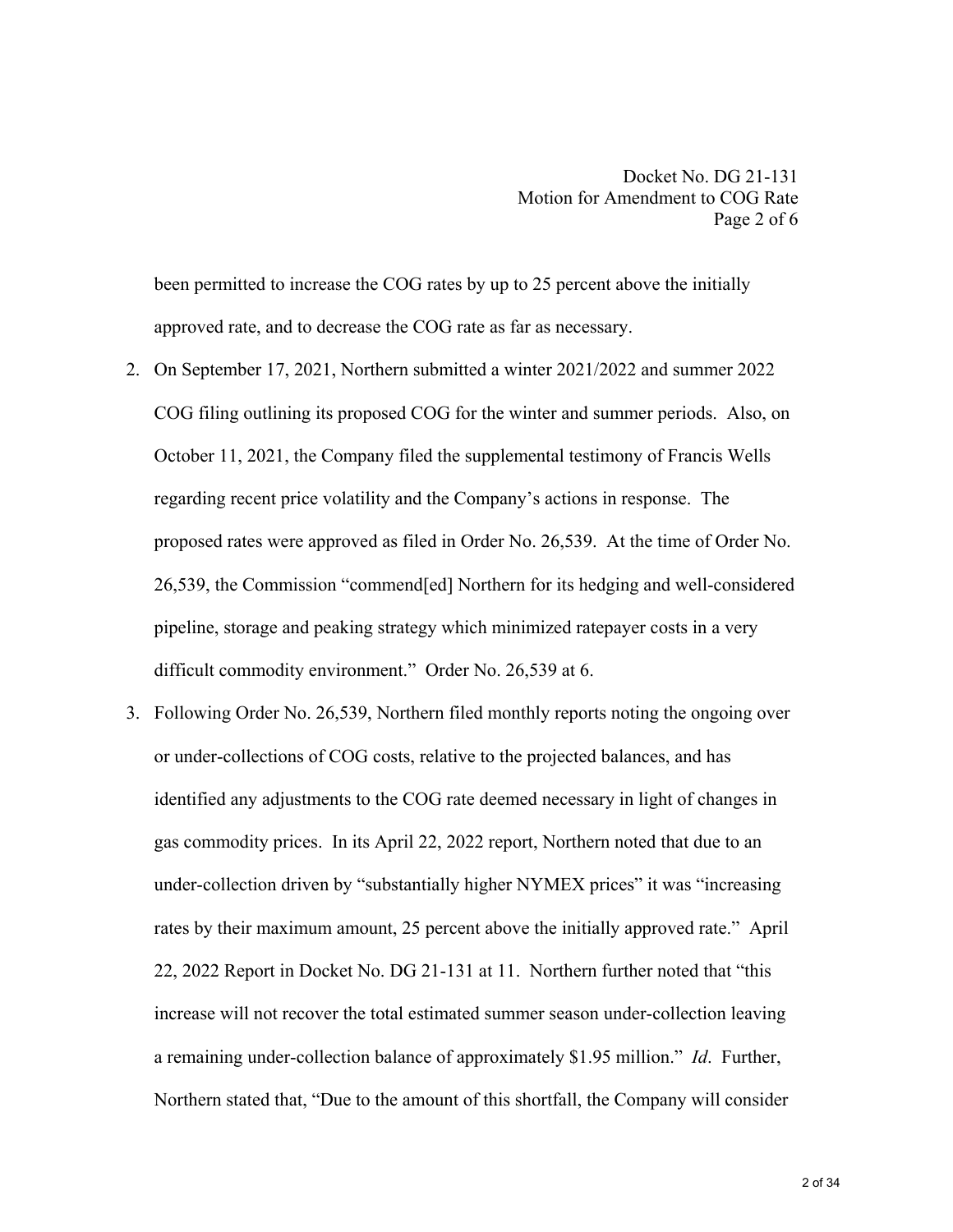submitting an amended cost of gas filing in early May, for effect June 1st, to recover the remaining balance if there are no material declines in NYMEX prices towards the end of April." *Id*.

- 4. On May 10, 2022, Northern filed a motion and the supporting testimony and attachments of Christopher Kahl demonstrating that NYMEX prices had not materially declined since the time of the Company's April 22, 2022 report. Accordingly, Northern sought to increase the COG rate effective June 1, 2022. On May 12, 2022, the Commission issued Order No. 26,626 on a *nisi* basis approving Northern's proposed adjustment to the COG rate. On May 16, 2022, Northern sought clarification of Order No. 26,626 because the Commission had not specifically ruled upon Northern's request that the Commission continue to allow adjustments to the rate without further Commission action consistent with its existing and past practice. By Order No. 26,627 (May 17, 2022) the Commission ruled that "We are concerned about rate shock for customers and decline to authorize any further increases in the rate without our review and approval. We will, however, authorize any reduction in summer 2022 rates without our approval." Order No. 26,627 at 2.
- 5. Consistent with its ongoing practice, Northern has continued to monitor relevant NYMEX prices since the time of Order Nos. 26,626 and 26,627, and those prices have continued their upward trend, resulting in a potential material undercollection by Northern absent a further increase in the COG rate. In that, pursuant to Order No.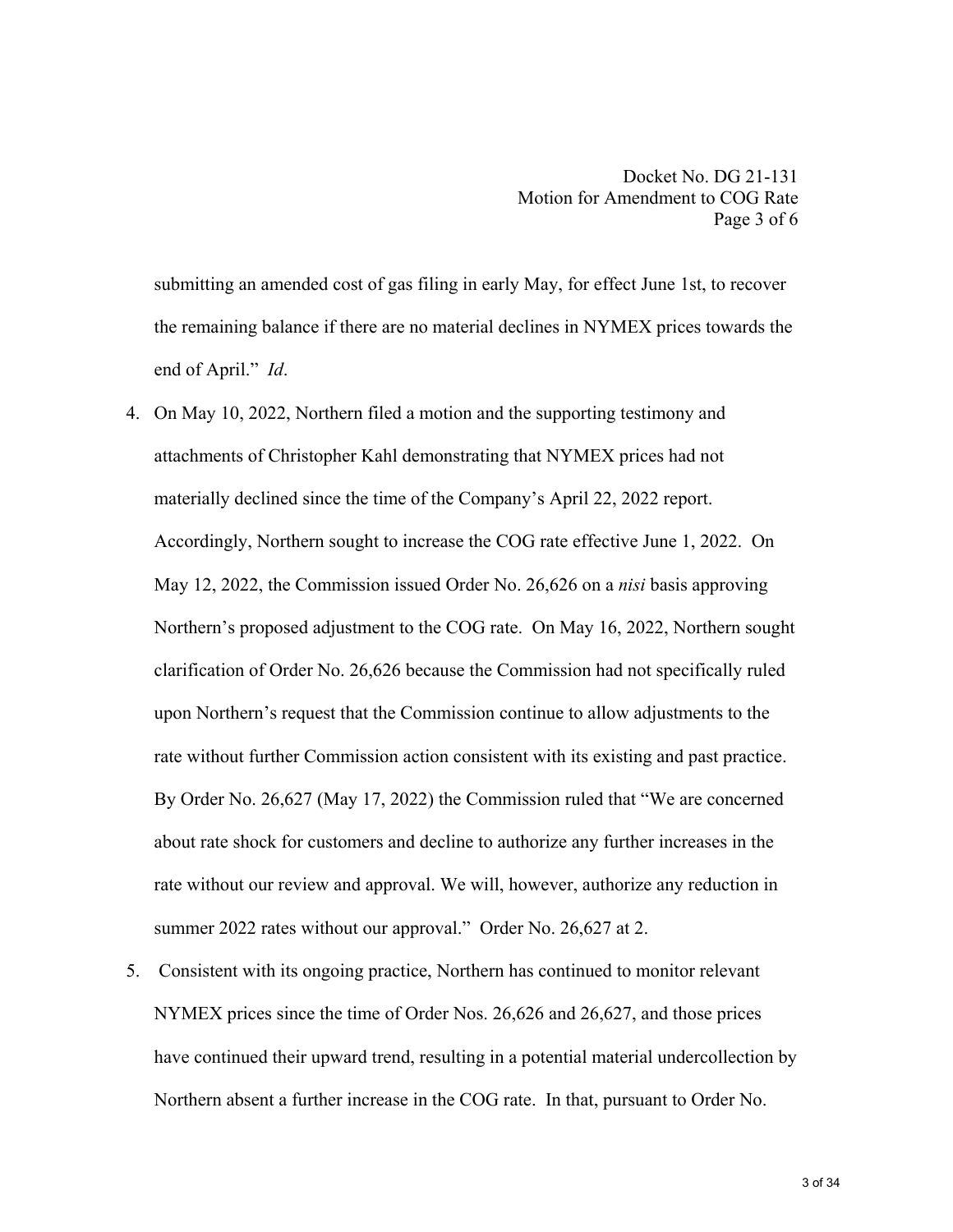26,627, Northern may not increase the COG rate absent Commission review and approval, in this submission, Northern requests that the Commission review and approve Northern's proposed adjustment to the COG rate effective July 1 consistent with the supporting information contained in the accompanying testimony and attachments of Christopher Kahl. Further, while Northern fully appreciates the Commission's desire to avoid rate shock, in light of the continuing volatility of NYMEX prices, Northern requests that the Commission allow adjustments to the rate without further Commission action within a specified bandwidth consistent with its past practice.

- 6. In addition, along with this submission Northern has provided an alternate set of clean and red-line tariff pages with a proposed effective date of August 1, 2022. These alternate tariff pages are provided for illustrative purposes only in the event the proposed July 1, 2022 COG rate cannot be approved for implementation by July 1. These illustrative tariff sheets are based upon the most current information available to Northern and reflect a higher per therm rate increase due to the projected undercollection being recovered in shorter amount of time. Should any adjustment to the COG be delayed beyond July 1, Northern would seek to update these illustrative tariff calculations on or around July 11, 2022 to reflect more current NYMEX pricing.
- 7. By making this proposed July 1 adjustment, Northern seeks to assure that the COG rates are matched with the period in which the costs are incurred, to the extent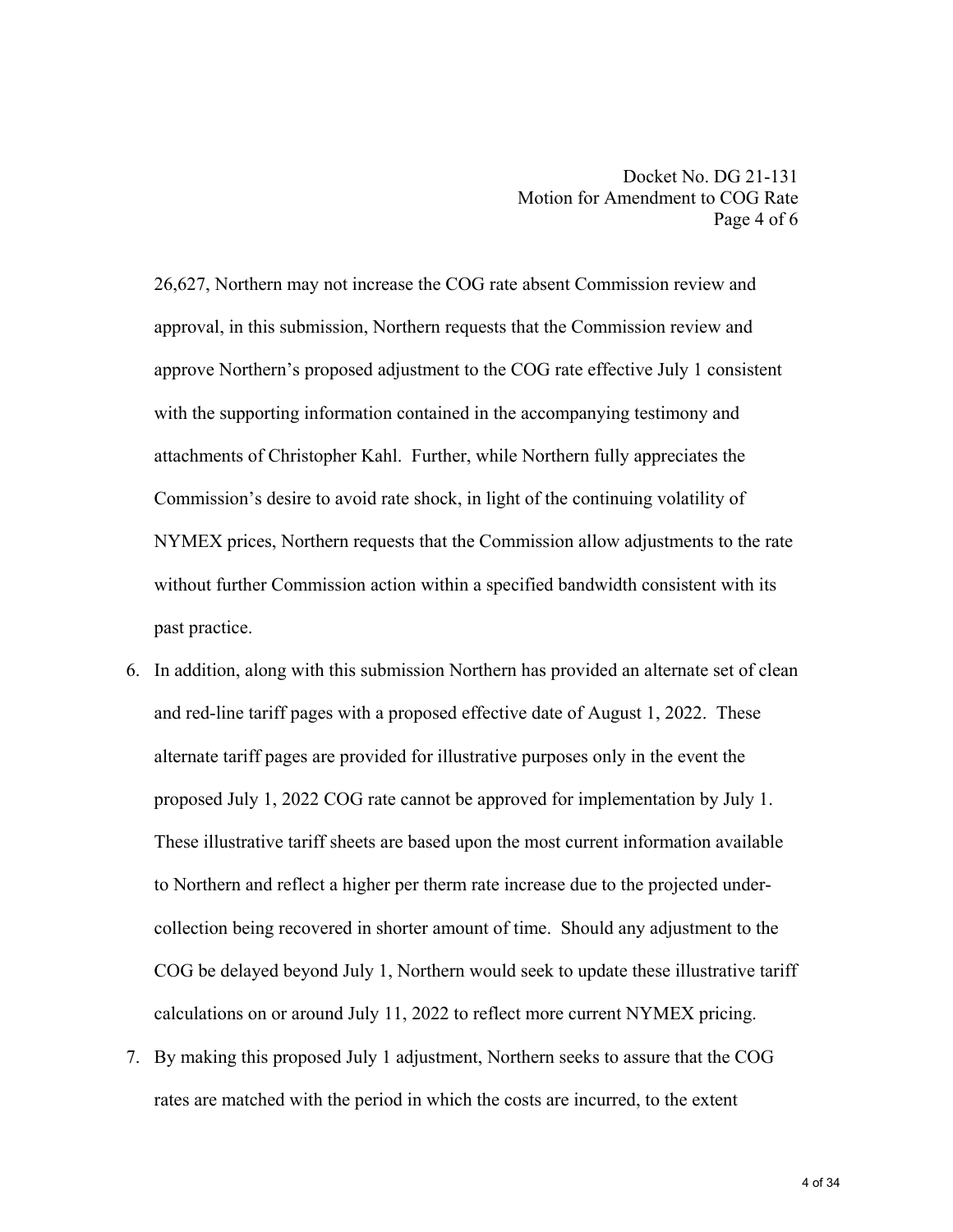Docket No. DG 21-131 Motion for Amendment to COG Rate Page 5 of 6

practicable, and it seeks to mitigate any potential for a significant under-collection being carried into, and reconciled in, a future COG period. Accordingly, Northern requests that the Commission approve this adjustment.

## **Conclusion**

For all of the foregoing reasons, Northern requests that the Commission:

- A. Review and approve the adjusted COG rate as set forth in this filing;
- B. Allow further adjustments to the COG rate within the 25 percent band consistent with past practice; and
- C. Grant such other relief as the Commission may deem necessary and proper.

Respectfully submitted,

 NORTHERN UTILITIES, INC. By its Attorney:

 Matthew J. Fossum Senior Counsel Unitil Service Corp. 6 Liberty Lane West Hampton, NH 03842-1720 603.773.6537 fossumm@unitil.com

June 13, 2022

## **CERTIFICATE OF SERVICE**